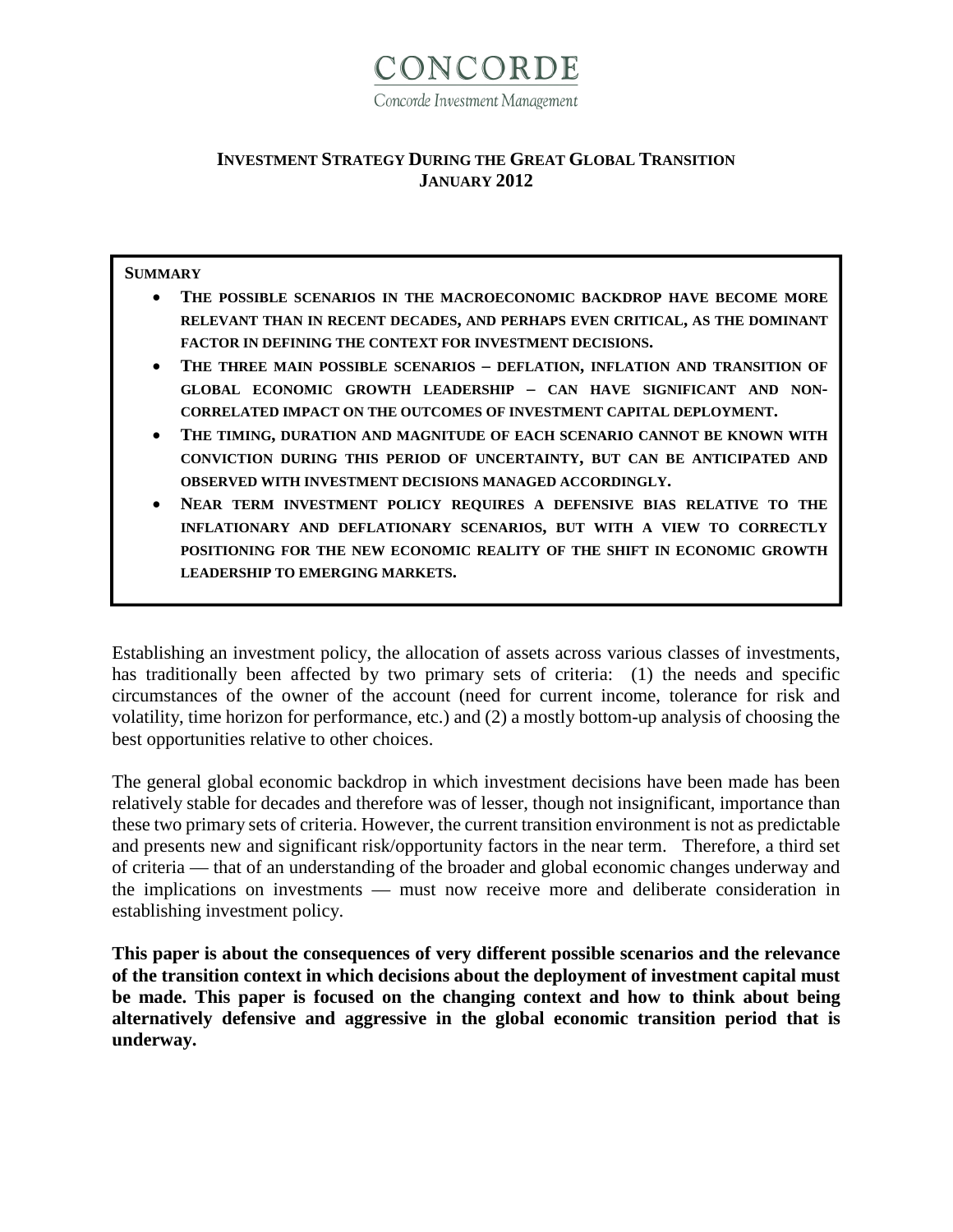# **THE CURRENT CONTEXT OF THE CHANGING MACRO ECONOMIC FRAMEWORK RENDERS HISTORICAL "CONSERVATIVE" STRATEGIES INEFFECTIVE.**

Over the last several decades, the global economic and investment backdrop was broadly understood and fit within a stable, or at least a consistent, framework of assumptions and boundaries:

- US economic hegemony,
- US dollar as unquestioned global reserve currency,
- unlimited US military projection capability,
- **EXECUTE:** emerging markets reoccurring fiscal problems,
- unquestioned axiom that real estate prices always rise,
- **governments don't become insolvent,**
- **a** seemingly endless propensity of governments of the developed world to pile entitlements on aging populations.

There were most certainly variations over the years and other important dimensions of the "known" backdrop, but the possible outcomes were basically bounded by these and other factors. But today many of those "givens" and traditional boundary conditions have been violated or are under challenge, at least for the near term.

Depending on the skill of policymakers, the transition from the former post WWII global economic framework to a new version could range from difficult, at best, to painful, to possibly disastrous. Simple bottom-up analysis of investments, explicitly or implicitly based on the global backdrop of the last several decades, which is the experience base for most professionals in the investment community, will be insufficient and inappropriate in the multi-year transition period. Perhaps most importantly, the relative timing and impact magnitude of possible scenarios, some of which could be dire if investors are positioned incorrectly, and how to optimize performance outcomes, cannot be known at this stage of the transition.

Because of the divergent possible scenarios and the dramatically different potential impacts of the scenarios, the current context suggests that a defensive investment posture during this transition period must be central to investment policy, though not to the exclusion of the extraordinary opportunities that will emerge during the transition. To add further discomfort to deliberations about the deployment of investment capital, some historically defensive capital preservation strategies, like investing only in short term cash (in US dollars) might be precisely the wrong approach under the possible scenario of a significantly weakening US dollar or in the case of accelerating inflation, but could be precisely correct in the possible scenario of deflation. Good defensive strategy of the past is not necessarily good strategy during the transition phases. So while it may be instinctively obvious that investment policy needs to be defensive in these times, but also to position portfolios where they should be for where things will ultimately end up, the "how to" and timing are not so obvious, and in fact can be counterintuitive.

Concorde establishes a customized investment policy for each client based on macro factors, the financial markets and the specific circumstances of the client. Our views are influenced by our own opinions combined with those of numerous sources of research and analysis we utilize to support our investment activities, which we feel reflects the best views from a variety of thoughtful analyses.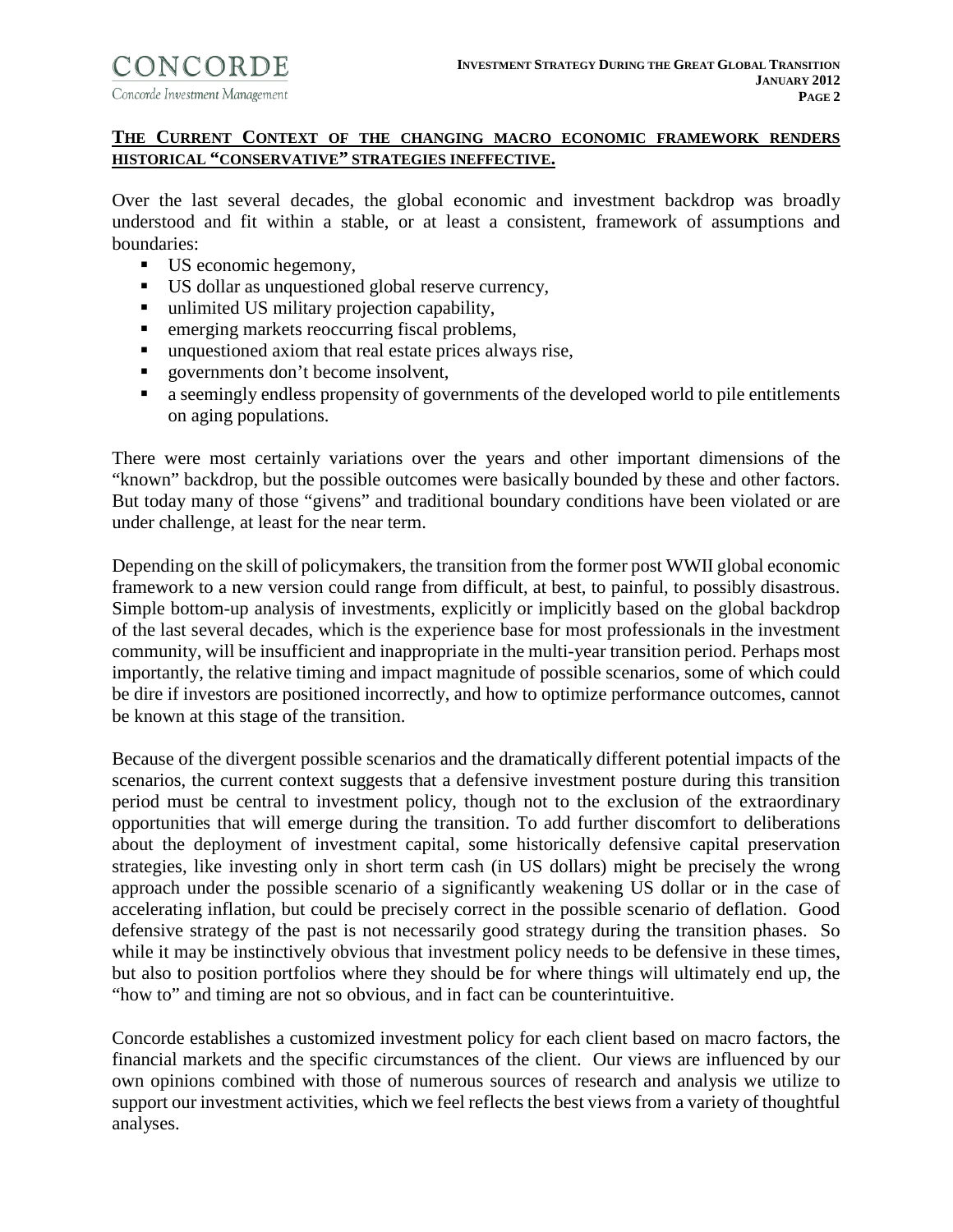

### **TOP TEN EXPECTED FEATURES OF THE GLOBAL ECONOMIC AND INVESTMENT BACKDROP OVER THE NEXT 5 YEARS.**

To develop an appropriate investment allocation policy we must first understand the primary drivers of unavoidable changes in the balance of the global economic system, partially as a result of the unsustainable fiscal condition of many of the developed countries and partially as a result of demographic trends. These drivers, some of which are already in early stages, form the transition environment. A "wait and see" approach of reacting to the timing, duration and magnitude of these drivers will not be acceptable because by the time one "sees", the waiting will have rendered required defensive steps too late to be effective. Picking the right mix of assets at the right time has always been the challenge of a good investment program; however the current context makes it more critical than in previous periods because the outcomes are potentially so different depending on each scenario.

There are ten primary features (many of which are interrelated) which form the basis of our current perceptions and influence our recommendations for clients' investment policy and asset allocations.

- 1. US will kick its fiscal problems down the road, with some combination of insufficient government cost cuts and inappropriate tax increases on the productive part of the economy, until the global financial markets (primarily the bond markets) force a crisis induced solution. That solution will be the socialization of the aggregate government debt burden (e.g. printing money and spreading burden over the entire society) leading to inflation and a weaker US dollar. All levels of US government debt have been growing since the 1970s and have obviated or papered over historical problems (sliding competitiveness, excessive entitlements, excessive public sector employee compensation, etc) with public resources which have reached their limits. Politics in times of slow growth tend to be ugly and the coming period will be no exception. Delaying the inevitable increases the risks of a deflationary period as an element of the crisis induced solution.
- 2. US income inequality and higher than acceptable unemployment will persist due to the lack of applicable skills for new age jobs and until re-education prepares workers. The facts, which have been obviated in recent decades by excessive debt fueled growth, are that routine skilled jobs (e.g. analysis, accounting, and legal discovery) and routine non-skilled jobs (e.g. call centers, textiles, and simple manufacturing) can be accomplished by machines or outsourced globally to lower wage markets. Non-routine non-skilled jobs (e.g. construction, fast food, and retail) do not have sufficient value add to demand high wages. Only non-routine high skilled jobs (e.g. consulting, engineering, physicians, nurses, and complex manufacturing) can command growing wages. These facts are the primary basis for the income inequality issues and, in the popular vernacular, are often blamed on globalization and global outsourcing of jobs, but without an understanding of why. For two reasons there will be little upward pressure on general US wages during the transition. One is due to the continuation of post retirement-age workers, which have under-saved, in the workplace and the other is skill mismatch with those job categories that can command high wages. Politics can't fix this issue but can polarize the discussion as class warfare and deflect the debate from the realities.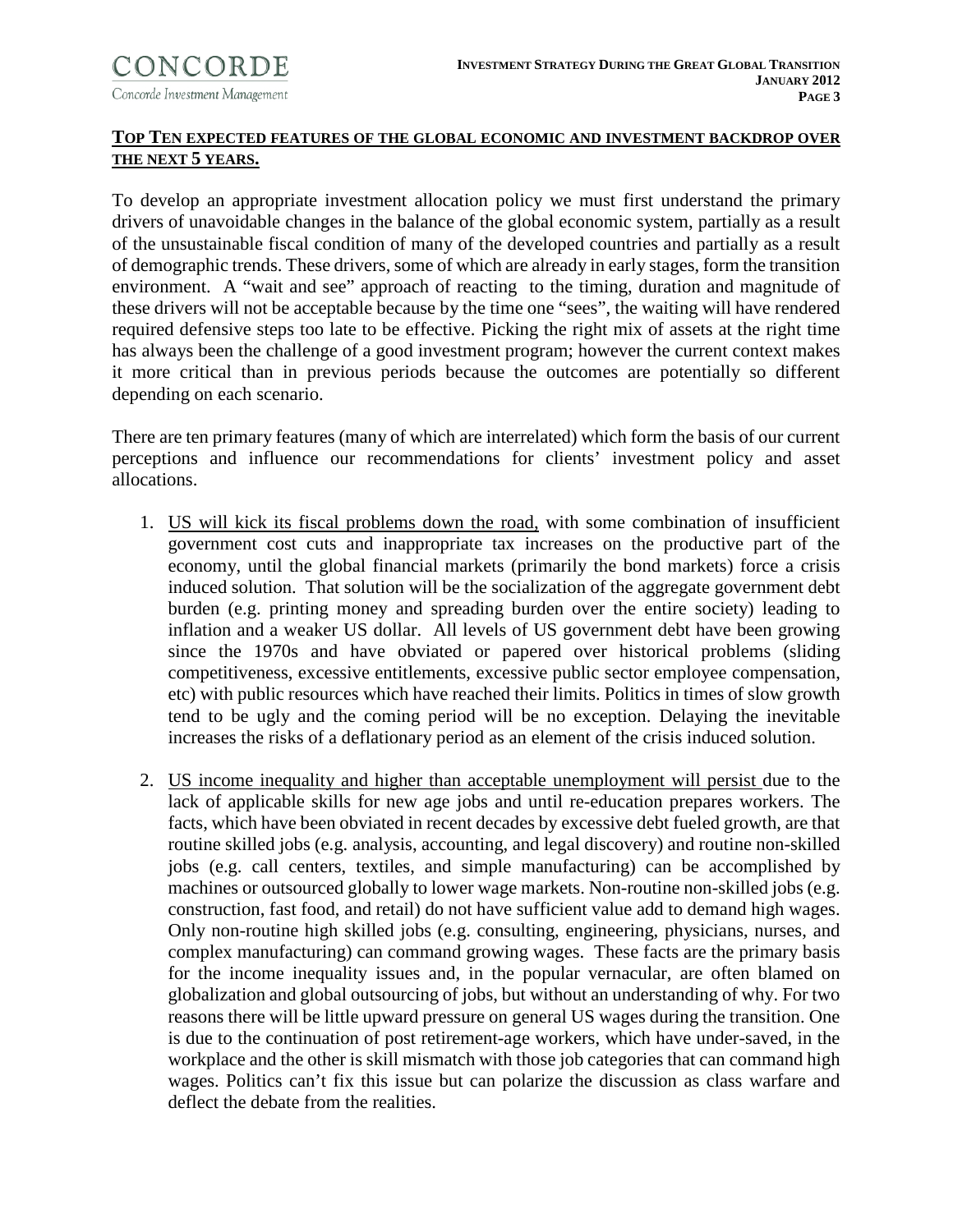- 3. US will experience slow and below historical trend growth as consumption drops from its current levels of over 72% of GDP back to or below historical trends of 66%, due to the dynamics of deleveraging and aging demographics that will combine to lessen the impact of the US consumer, both domestically and globally. Some of the increase in consumption was fueled by growing debt, which will reverse in a period of deleveraging and will hinder the US from easily "growing" out of its debt problems without major — and politically unpalatable — restructure of much of its economy. That restructuring will be a burden to growth and to the US consumers' role in growth.
- 4. US will emerge from the period of slow growth, austerity, excessive debt and divisive politics, to be stronger and move toward becoming more competitive. The unavoidable forced restructure of the economy, in terms of improved tax policy, reduced entitlements, slowing new debt issuance and initial stages of re-education of the work force, coupled with the weaker US dollar, will lead to a resurgence of the US manufacturing base, general improvement in US competiveness and growth in US exports of products and services. Currently these factors are tremendous burdens on US economic competiveness. The adjustment to the "new normal" processes will be underway as the US emerges from the difficult transition period. At that point "new is old" with growth tied to productivity not artificial debt fueled activity. Timing is difficult to know at this stage, but based on historical cycles that were precipitated due to excess debt, the emergence will take three to seven years.

In addition to the restructure, demographics will be somewhat supportive of the US efforts to return to competiveness. US demographic trends are not as favorable as the emerging economies but not as bad as most of the rest of the developed world. "Favorable" demographic trends simply means there is an increasing trend of more workers, producing goods and services, paying taxes, etc. relative to the portion of the population that is not working but receiving entitlements and healthcare and not paying taxes. The ratio of nonworkers to workers is called the "dependency ratio". It is important to understand, that US demographic trends, primarily due to immigration, are much better than the rest of the developed world which means the US will not experience as much of an economic drag, manifested in terms of taxes, entitlements, healthcare costs, public infrastructures requirement, etc, of the "non-working" part of our population (ages 0-15 and 65+) as other developed countries.

5. US Dollar will weaken, interrupted by periods of flight-to safety strength during geopolitical risks or deflationary stages during the transition, relative to currencies of creditor nations and emerging market economies that have correct fiscal policies and more favorable demographics. Simply put, in order to monetize the excessive US government debt burden, as dollars are created faster than the US economic engine behind them grows, the value of each respective dollar will decline and the US dollar dominance as the world's reserve currency will diminish. In truth, the US dollar has been in a bear market since 1970 and only interrupted by two 5 year rallies (1980 –1984 and 1998 -2002) along the way. A "weak" dollar is often perceived as undesirable in terms of its impact on US economic hegemony (world reserve currency status, US economic purchasing power, etc) but can also be viewed as a good thing in terms of US export competiveness and attractiveness of US-made goods to our own domestic market. Each in turn has its merits, but based on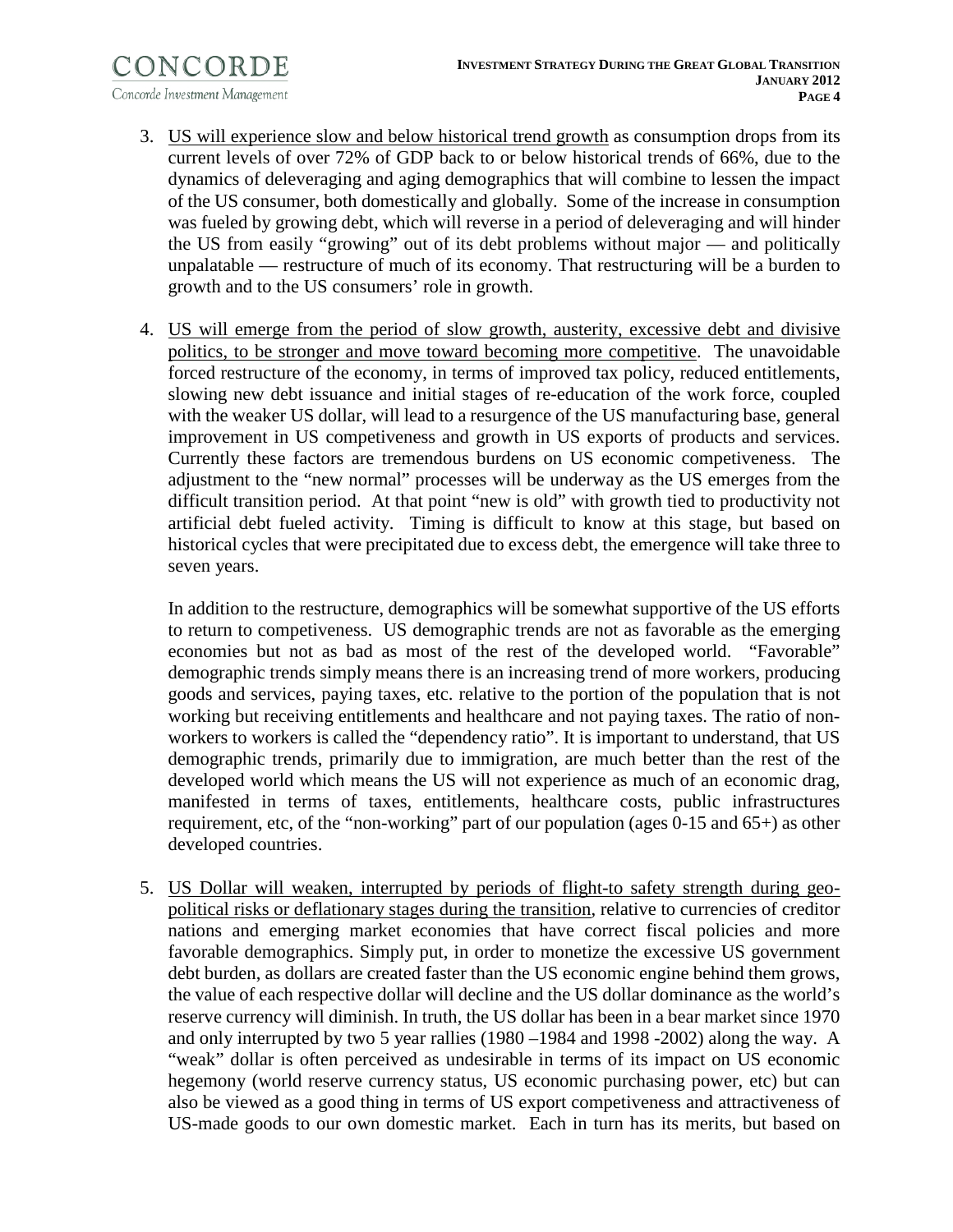excessive monetary creation, the dollar relative weakness is unavoidable and therefore a factor in investment decisions. These temporary strength periods should be used to reposition portfolios.

- 6. Further deflation in values in many asset classes is a likely stage of the transition. Deflation in values could become severe unless extraordinary skill by policy makers is exhibited in the management of the deleverage cycle. It will precede the unavoidable future inflationary trends that are, when compared to the alternatives, a politically acceptable method to manage the excessive debt loads of both governmental entities and individuals. This means that some defensive positioning is necessary regarding the deflationary risk but a repositioning will be necessary as inflationary pressures commence.
- 7. Global economic leadership will begin a long term transition from being the exclusive or dominated domain of developed economies, including the US , Eurozone and Japan, which now find themselves burdened with the results of poor fiscal policies of recent years and adverse demographics relative to the developing and emerging markets that exhibit appropriate fiscal policies and favorable demographic trends. Volatility in financial markets will persist during the transition which will have periods of both inflation and deflation in various countries and asset classes. The shift in global economic growth leadership to emerging markets will be primarily a function of demographic trends.
- 8. Emerging market's domestic growth will begin a long term strong upward trend for those countries with sound fiscal policies and favorable demographics. Growth will be powered by domestic consumption, as a percentage of their respective GDPs, and a decreasing dependence on the now broken export-to-developed-nations dependent model for economic growth. The wage arbitrage driven differential which helped power the export driven growth of recent decades in the emerging markets will give way to growing middle class demands for regionally produced products and services.
- 9. China will engineer a "soft" landing in the near term from the recent years of overspending and over-borrowing for domestic infrastructure investment. But in the process, it will cause a slowdown in its economic activity, thereby creating hard times for China-dependent commodity driven economies. The slowdown will also cause a lessening of China's demand for US debt, further exacerbating the US structural changes, as it spends reserves to recapitalize its banks. Demographic trends turn against China in the next few years and during the transition period, but its longer term trend of wealth creating urbanization will sustain its growth.
- 10. The European common economic experiment will survive, although with a few less members, but the cost will be near zero regional growth for an extended period and the euro, flawed from the beginning because it involved no integration of the banking system, will be weak relative to emerging market economies that have correct fiscal policies and favorable demographics. The unfolding crisis there is grounded in the non-competiveness of many of the European countries, particularly relative to Germany, that has been obviated in recent years by excessive debt fueled growth and interconnected sovereign debt and bank debt. The result of this "zero growth" environment will be declining per-capita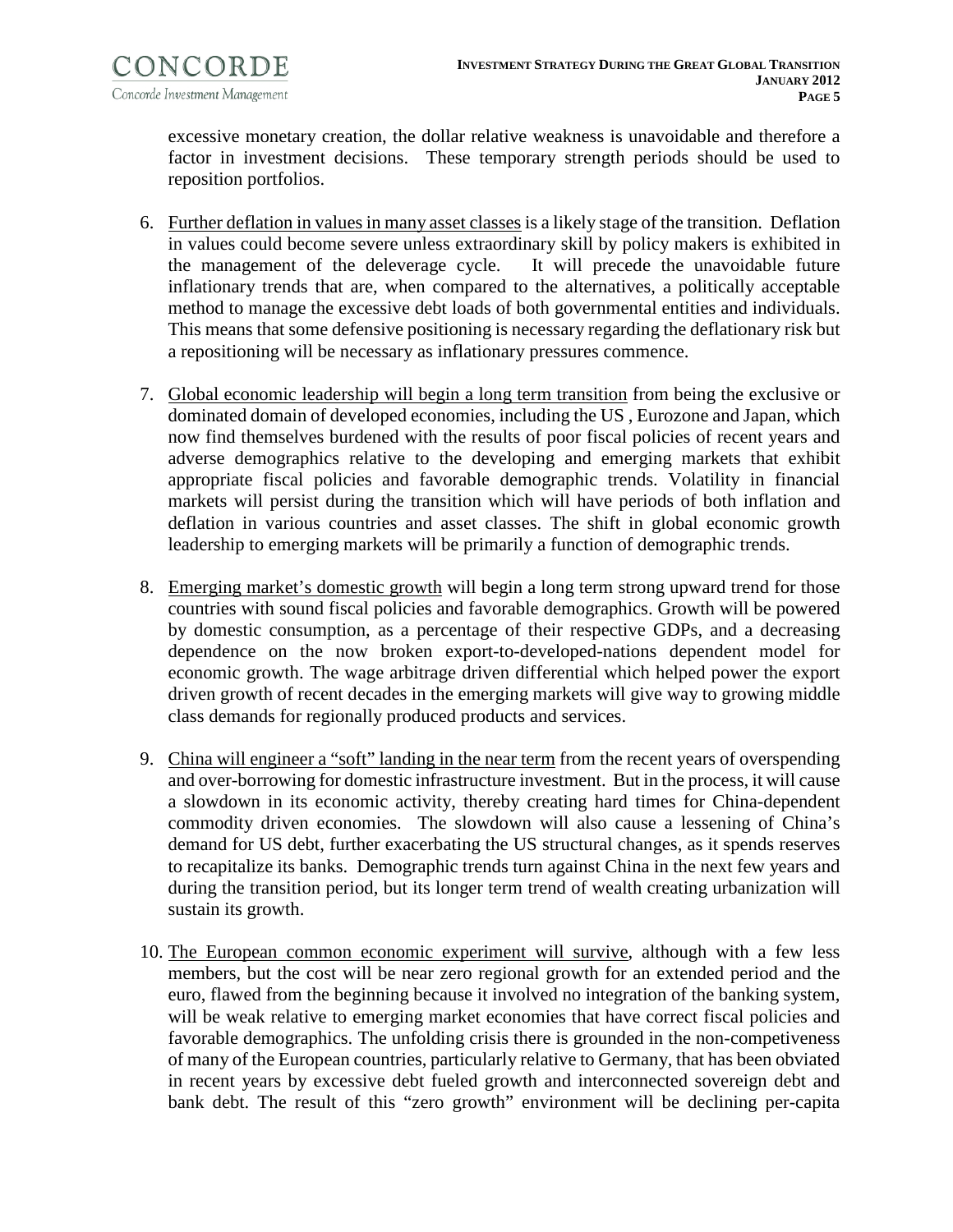

economic well being, on average, in the Euro zone and a lessening contribution to the global growth equation by Europe.

#### **INVESTMENT POLICY**

With the global macro-economic backdrop in a transition that is different and more profound than typical business cycles or shifting marginal competitiveness among countries, we view the two components of appropriate policy in the current transition environment — Defensive and Offensive — differently than the recent past.

• Of the three primary scenarios, deflation and inflation require a defensive positioning during the transition. Changing economic growth leadership requires positioning that recognizes the shifting of economic growth over the long term to emerging markets. Each must be addressed with an allocation of investment assets so that each allocation will perform well, or be defensive, in certain scenarios. Under this defensive bias, all allocations will not perform well simultaneously.

| <b>Deflationary Dislocation</b>                                                                                                                                                                                                                                                                                            | <b>Inflationary Trends</b>                                                                                                                                                                                                                                                                                                                                                        | <b>Transitioning Economic</b><br><b>Growth Leadership</b>                                                                                                                                                                                                                                                      |
|----------------------------------------------------------------------------------------------------------------------------------------------------------------------------------------------------------------------------------------------------------------------------------------------------------------------------|-----------------------------------------------------------------------------------------------------------------------------------------------------------------------------------------------------------------------------------------------------------------------------------------------------------------------------------------------------------------------------------|----------------------------------------------------------------------------------------------------------------------------------------------------------------------------------------------------------------------------------------------------------------------------------------------------------------|
| • Declining asset values in<br>most all classes<br>• Low current yields on debt<br>• Low to zero returns on<br>invested capital<br>• "Flight- to-Safety" value<br>increase of US dollars<br>• Damage to emerging markets<br>which do not yet have local<br>demand and still require<br>consumption by developed<br>markets | Increasing nominal asset<br>٠<br>values<br>Increasing current yields on<br>$\bullet$<br>debt due to anticipated or<br>actual inflation pressures<br>Increasing nominal returns<br>$\bullet$<br>required on invested capital<br>Decline in value of US<br>$\bullet$<br>dollars relative to tangible<br>assets and currencies of<br>countries with appropriate<br>fiscal conditions | Continuing decline of the<br>$\bullet$<br>dominance of US economic<br>leadership as demographic<br>trends and de-leverage<br>works against US domestic<br>growth<br>Rising local demand in<br>$\bullet$<br>emerging market countries,<br>primarily from increasing<br>living standards and<br>consumer demands |

- As the passage of time reveals the likely path of the economic and political transition, the weighting of the respective scenarios impacts on asset class allocations, and concomitant underlying investments, will need to be adjusted to de-emphasize the defensive aspects, where not necessary, and to emphasize areas of emerging opportunity.
- Investments should not only be made for defensive capital preservation reasons during the transition period, but also with a view to benefit from the ultimate new framework of the global economy as it emerges from the transition to one in which the former emerging markets play an ever increasing role in global growth and developed markets continue to succumb to demographic trends and experience slower growth and loss of economic dominance.